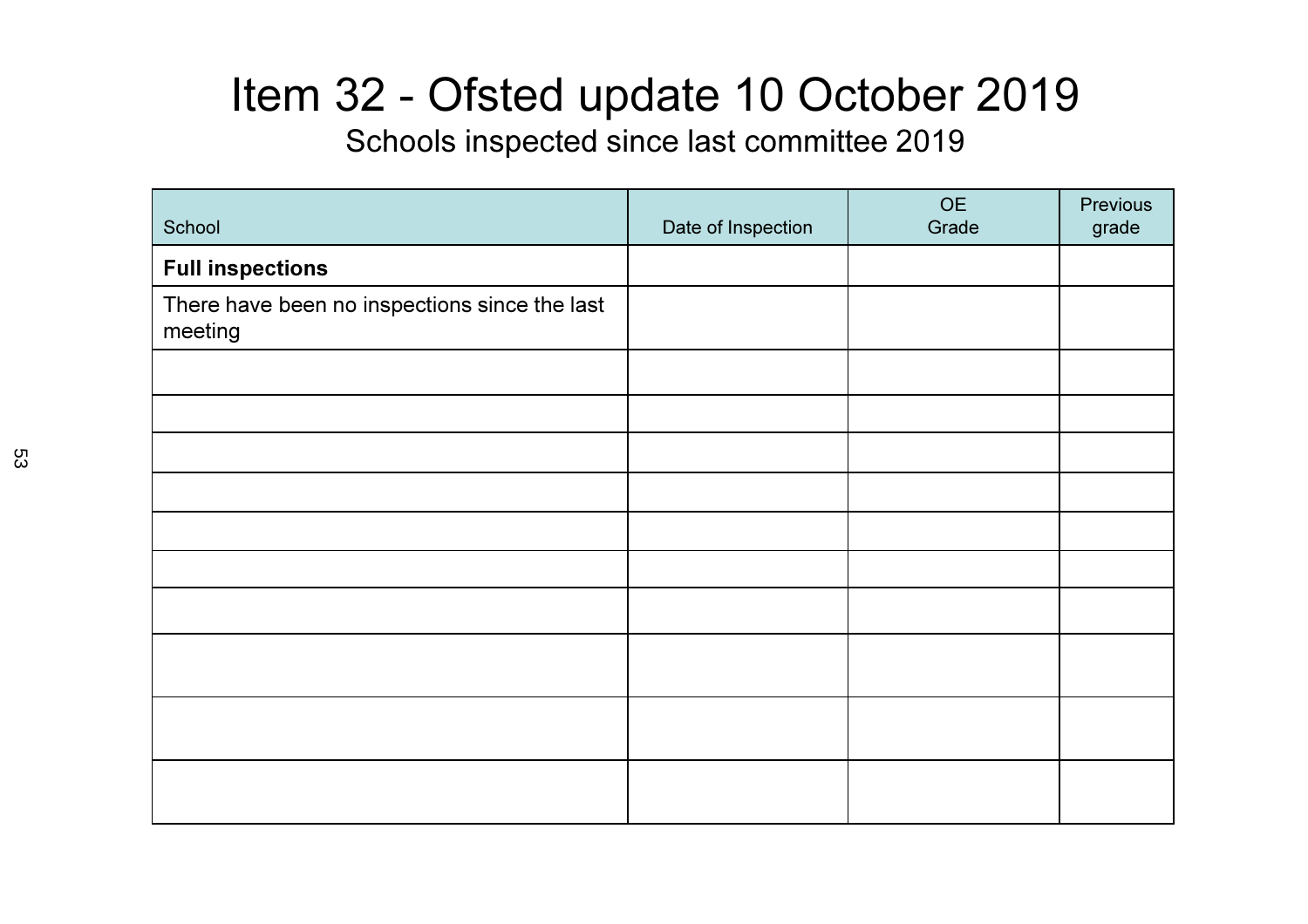# Snapshot from End of Sept 2019

|                                         | $%$ of<br>schools<br>judged to be judged to be<br>Good &<br><b>Outstanding Outstanding</b> | National %<br>schools<br>Good & | % Pupils in<br>a Good or<br>School | $%$ of<br>schools<br>Outstanding judged to be<br>Outstanding | <b>National %</b><br>Schools judged<br>to be<br>Outstanding |
|-----------------------------------------|--------------------------------------------------------------------------------------------|---------------------------------|------------------------------------|--------------------------------------------------------------|-------------------------------------------------------------|
| <b>Primary</b>                          | 90.4                                                                                       | 87.5                            | 89.9                               | 11.5                                                         | 17.5                                                        |
| <b>Secondary</b>                        | 100                                                                                        | 75.9                            | 100                                | $\Omega$                                                     | 21.1                                                        |
| <b>Special</b>                          | 66.7                                                                                       | 91.6                            | 88.5                               | 66.7                                                         | 38.8                                                        |
| <b>Colleges</b>                         | 100                                                                                        |                                 |                                    |                                                              |                                                             |
| <b>PRUs</b>                             | 100                                                                                        | 83.1                            | 100                                | $\Omega$                                                     | 18.1                                                        |
| <b>All Schools</b><br>(not<br>colleges) | 91.2                                                                                       | 86.0                            | 93.9                               | 14.7                                                         | 19.9                                                        |

National figures as at end of Sept 2019 Ofsted Monthly Management data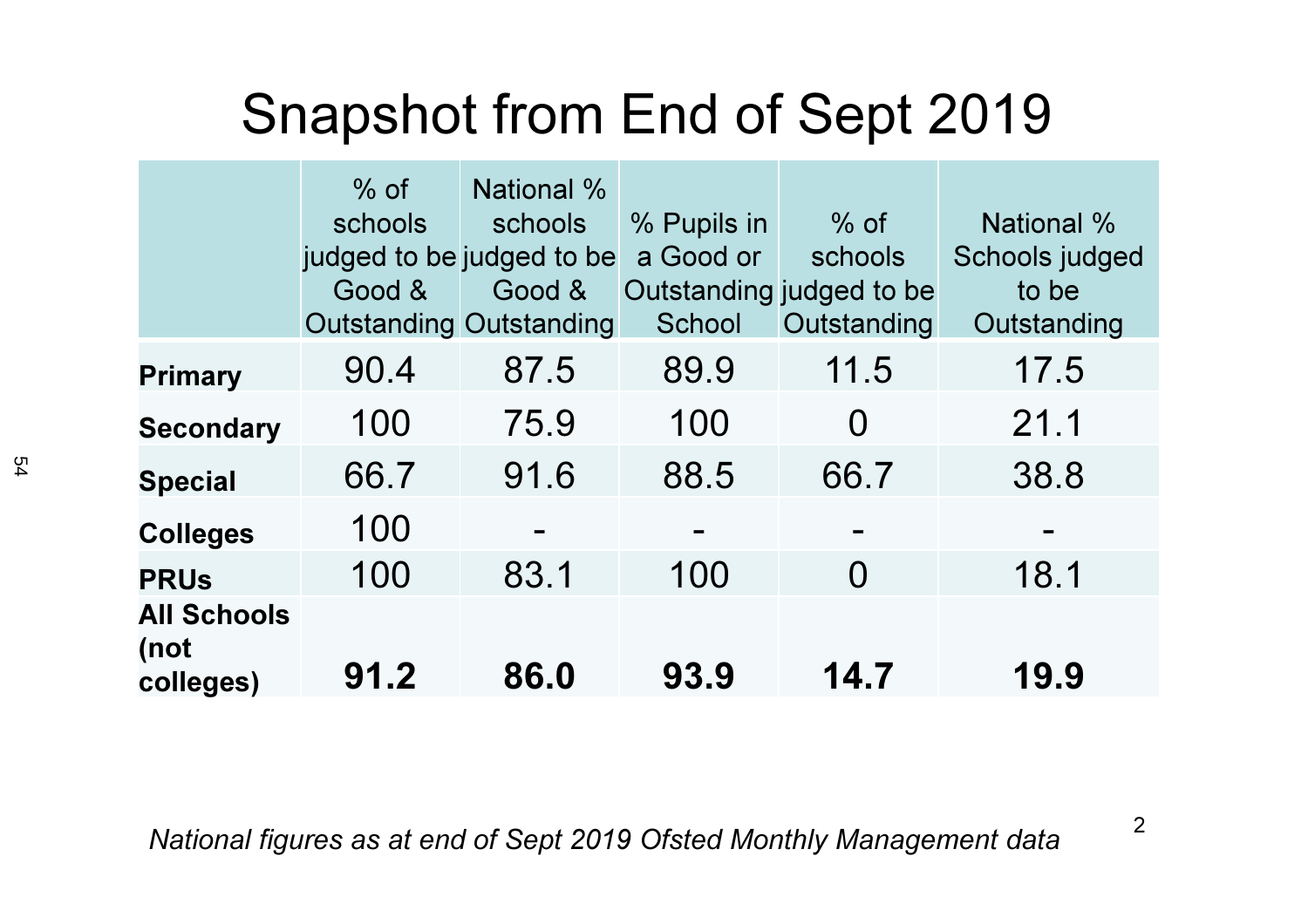## Overview of School Ofsted Outcomes

| As at end<br><b>Sept 2019</b>                         | Outstanding | Good  | <b>Requires</b><br>improvement | Inadequate |
|-------------------------------------------------------|-------------|-------|--------------------------------|------------|
| <b>Brighton &amp; Hove:</b><br>% Schools              | 14.7%       | 76.5% | 7.4%                           | 1.5%       |
| <b>Brighton &amp; Hove:</b><br>Number of schools      | 10          | 52    | 5                              | 1          |
| National:<br>% schools<br>(as at end of Sept<br>2019) | 19.9%       | 66.2% | 10.4%                          | 3.6%       |

The pupil referral units are now one establishment: The Central Hub Brighton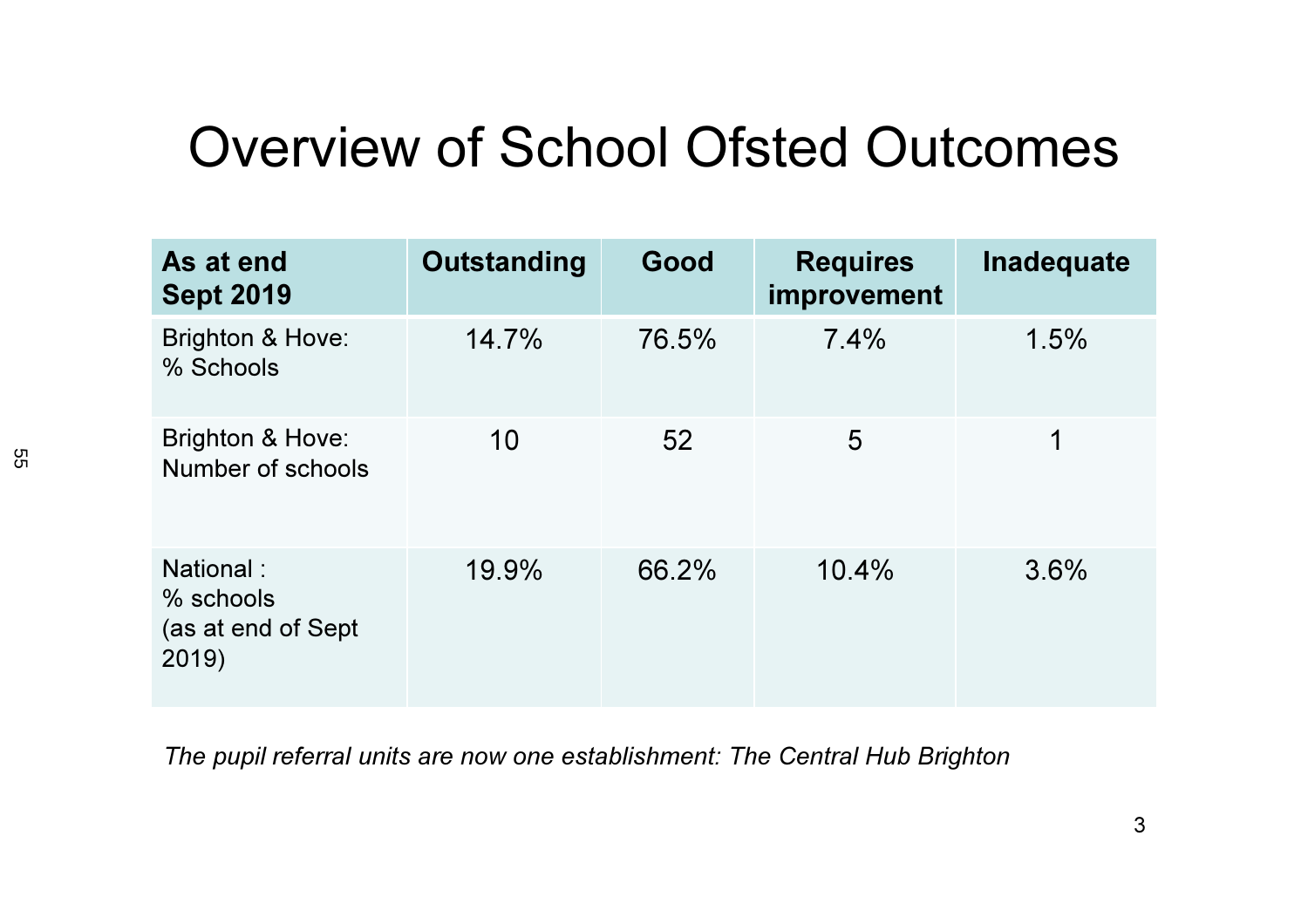#### Overview of Early Years Ofsted inspections

- 97% of childcare providers on the Early Years Register in Brighton & Hove were judged good or outstanding (March 2019, published June 2019). This is above the figure of 95% in England and 96% in the SE.
- $\bullet$  A high percentage of settings are judged as outstanding in Brighton & Hove, well above national and local outcomes:
	- -30% outstanding (B&H), 23% (South East) and 20% (England).
- $\bullet$  Early Years inspections since June 20192 settings have retained a good judgement (1 under new framework)2 settings have moved from outstanding to good (both under new framework)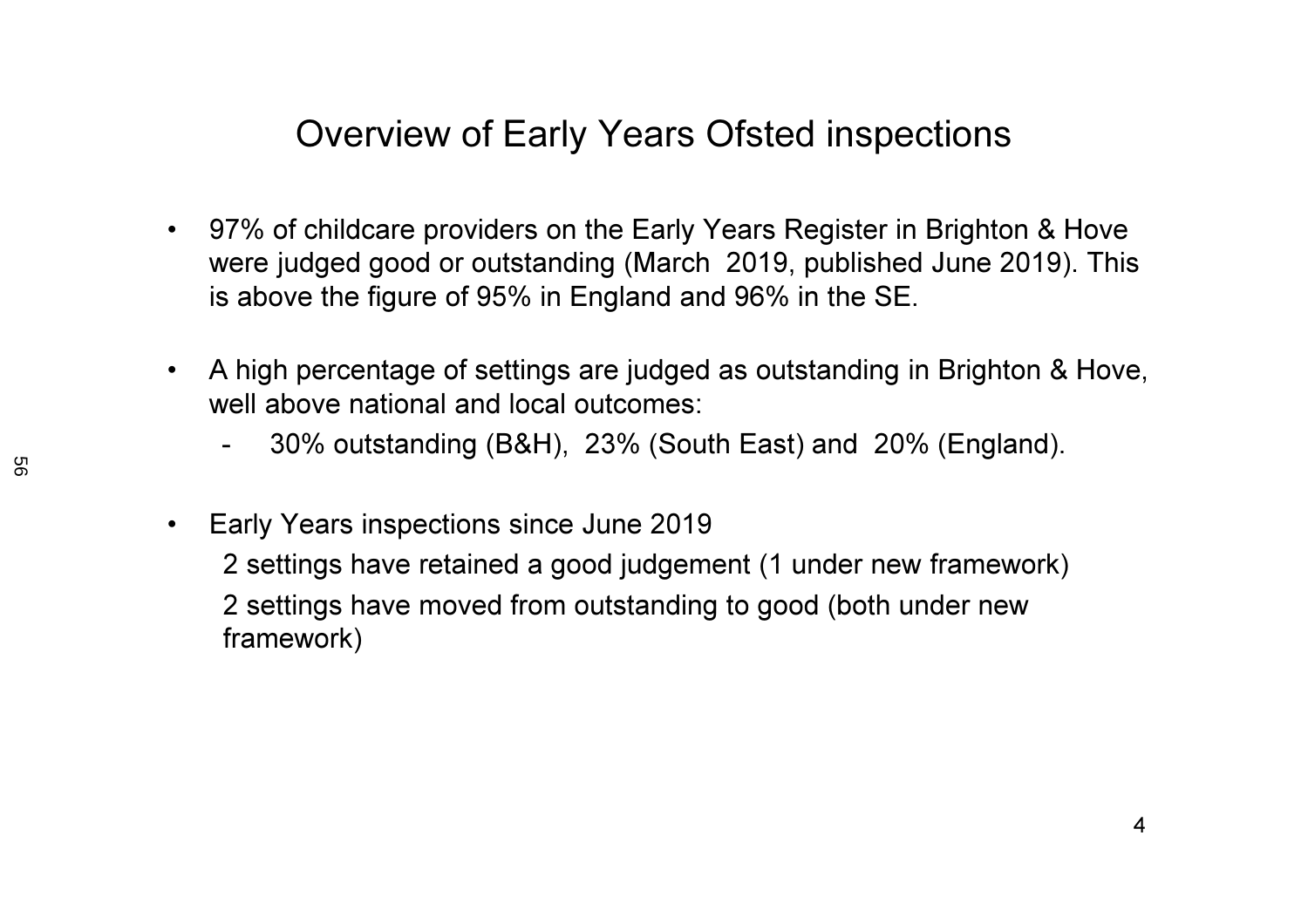#### EY Ofsted inspections since June 2019

| <b>Setting</b>                  | <b>Inspection date</b> | Latest grade | <b>Previous grade</b> |
|---------------------------------|------------------------|--------------|-----------------------|
| <b>Gingerbread Day Nursery</b>  | 14.8.19                | Good         | Good                  |
| <b>Torah Montessori Nursery</b> | 12.9.19                | Good         | Outstanding           |
| <b>Wise Owls Nursery</b>        | 19.9.19                | Good         | Good                  |
| <b>Oak Cottage Nursery</b>      | 19.9.19                | Good         | Outstanding           |